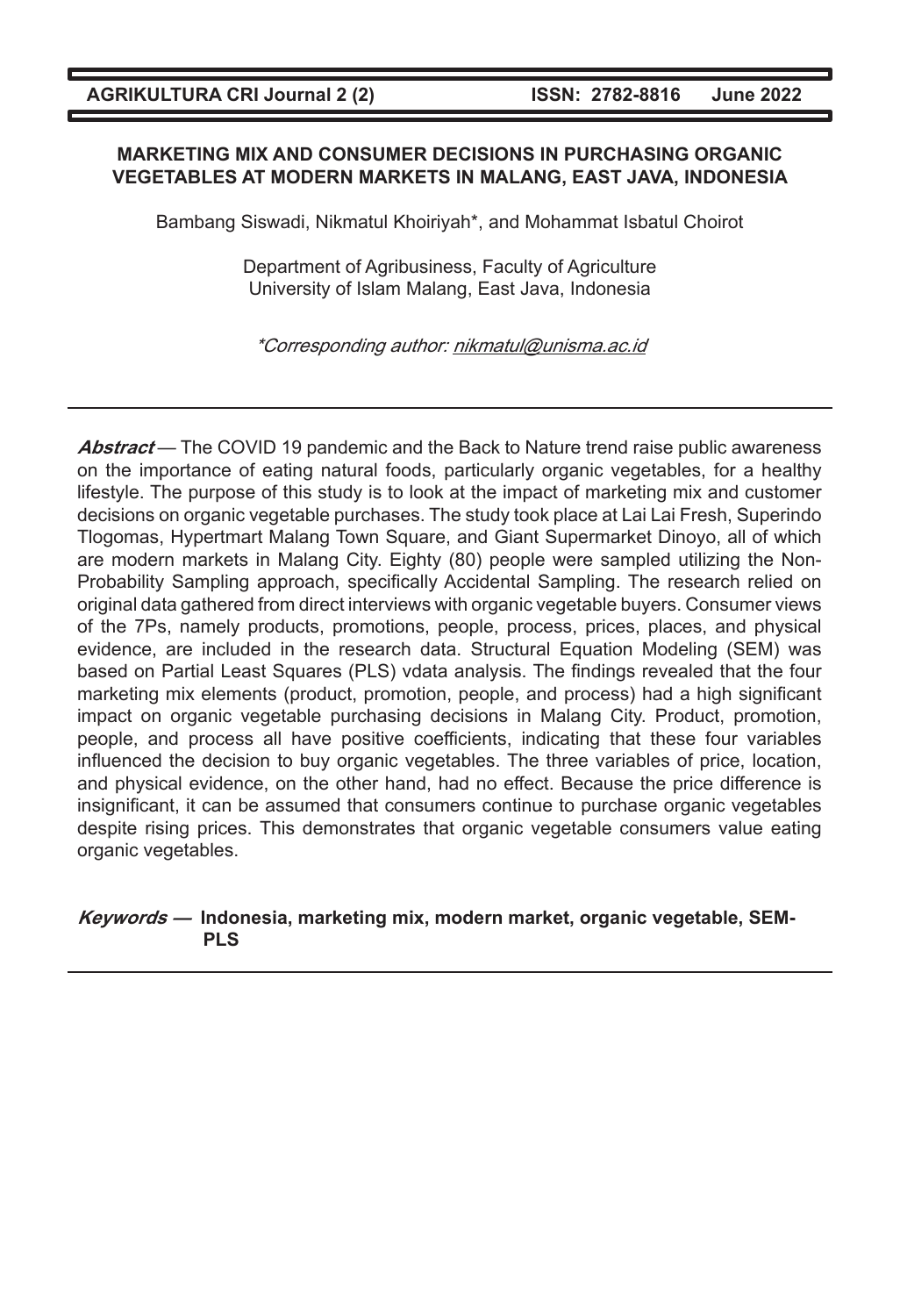#### **INTRODUCTION**

Since the beginning of 2020, the Covid-19 pandemic has been wreaking havoc on society, particularly in terms of health problems. The Indonesian government has taken many measures to prevent the spread of this virus, including large-scale social restrictions (PSBB is local term in Indonesia) and adaptability to new behaviors. The policy encourages individuals to modify their behavior in accordance with established health norms (Central Bureau of Statistics, 2020). Additionally, the government recommends boosting the body's immunity to avoid catching the virus, which may be accomplished by increasing consumption of good and nutritious foods (Ministry of Health, 2020). A healthy lifestyle can be initiated by establishing healthy eating habits. A balanced diet will make it safer by strengthening the immune system, which will help it withstand viral attacks (Aman and Masood, 2020). Consumption of sufficient, nutritious, and balanced food contributes significantly to the first and second Sustainable Development Goals (SDGs), namely no hungry and no poverty (World Health Organization, 2016).

Since the twenty-first century, pandemic circumstances and the Back to Nature trend have existed. This movement encourages the people to become more aware of good eating habits and lifestyle choices. Additionally, people are becoming aware that consuming products tainted with pesticides can have a detrimental effects on human health and the environment (Chirani et al., 2021; Rist et al., 2018; Steffan et al., 2018). Due to the hazards associated with pesticides use, people are increasingly choosing to preserve their consumption patterns through the intake of natural food items that do not include chemicals. Organic farming enables the production of natural food ingredients free of hazardous chemicals. Organic agriculture is a type of agriculture that protects the environment,

soil, plants, animals, and humans by incorporating them all into a one interrelated component (Maitra & Gitari, 2020; Saffeullah et al., 2021). Organic vegetables are one of the most popular organic agricultural products nowadays. It has a higher nutritional value to the human body, contain more phytochemicals, enhance enzyme activity, aid in the destruction of carcinogenic agents, and contain more iron, carotene, and vitamin C than in conventional vegetables (Iriyani & Nugrahani, 2017). Additionally, modern markets have facilities that adhere to stricter health procedures than traditional marketplaces during the COVID-19 pandemic. In addition, traditional markets were discovered to be crowded and tangled, with insufficient space and health protocols. This article discusses the reasons why customers prefer to purchase in today's market.

Consumers who are becoming more selective, so activating the modern market, require an understanding of consumer behavior when it comes to acquiring various types of organic vegetable products. Consumers' purchasing decision-making stages, include problem recognition, information searching, purchase decisions, and post-purchase behavior (Amrullah, 2020; Mason-D'Croz et al., 2019). At this point, the consumer has established satisfaction or dissatisfaction criteria. Consumers place a high premium on marketing mix characteristics such as product, price, location/place, promotion, people, physical evidence, and procedure, collectively referred to as the 7P idea. The concept of a well-organized and meticulously managed marketing mix is critical to achieving success in areas such as boosting sales volume, creating profits, and cultivating a sense of contentment and desire in repurchasing a product. Thus, this study will examine the effect of seven marketing mixes comprised of seven variables, including product, price, location, promotion, people, and physical evidence,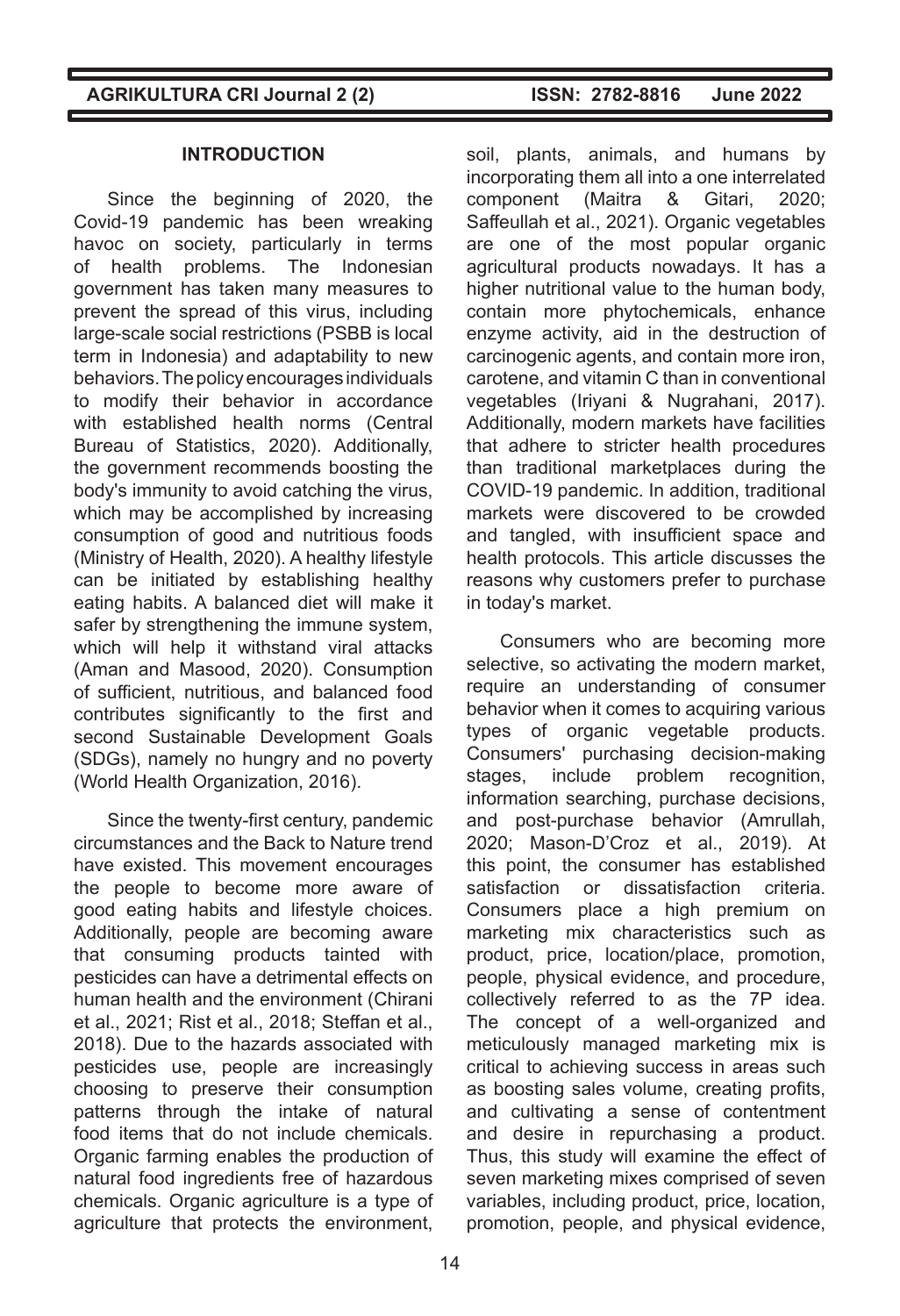on the process of purchasing organic vegetables in Malang City's modern market.

The marketing mix and consumer decisions in purchasing organic vegetables in the modern era have been studied in a number of countries, including Slovakia (Saffeullah et al., 2021), Vietnam (LE, 2021), Issock et al., (2021), and Indonesia (Adawiyah et al., 2021; Najib et al., 2021). The investigation was conducted in Malang City's four modern markets. The research data were derived from primary sources and was gathered through direct interviews with consumers encountered while shopping for organic vegetables. Between January and March 2021, the research surveyed a total of 80 respondents. SEM-PLS was used to analyze the data. The study's findings revealed seven marketing mix characteristics that affect customer purchases of organic vegetables at a modern market. The research findings are intended to be used as vital input in efforts to improve service quality for both modern market and organic vegetable growers, resulting in significant profit increases.

# **MATERIALS AND METHODS**

## **The location, the time period, the sample size, and the research data**

This study was conducted at Malang City's four modern markets. Purposefully, the four largest modern marketplaces in Malang City were chosen as research venues. Lai Lai Fresh is located at Jalan Arjuno, Superindo is located on Jalan Tlogomas, Hypermart Malang Town Square is located at Jalan Veteran Malang, and Giant Dinoyo is located at Jalan MT Haryono Malang. This study was conducted between January and March of 2021. The research data were derived from primary sources and gathered through direct interviews with respondents who shopped at modern marketplaces. Sampling utilized the non-probability approach, i.e. sampling by accidental sampling methods. Because the population for this study is unknown, the

accidental sampling strategy was deemed most acceptable. Sampling was conducted by chance, i.e., anyone who encountered the researcher and agreed to be a part of the research sample, and 80 customers were choosen as the sample size. Structural Equation Modeling (SEM) based on Partial Least Squares (PLS) was utilized to analyze the data (Adawiyah et al., 2021) using the SmartPLS 3.0 application.

## **The quantification of research variables**

The factors in this study were quantified using a systemic differential scale (SS = Strongly Agree, S = Agree, N = Neutral, TS = Disagree, STS = Strongly Disagree). After that, the measurement scale was converted to a Likert scale. This is an explanatory study that discusses the causal link model established in the study between many variables. These variables included the following: the product (X1), the pricing (X2), the location (X3), the promotion (X4), the people (X5), the physical evidence (X6), the process (X7), and purchase decisions (Y). Table 1 presents the latent factors and indicator variables for organic vegetable purchasing.

# **Data analysis: SEM-PLS**

SEM-PLS was employed as the model technique in this study. The following are the stages of analysis used to determine the relationship and influence of the marketing mix (product, price, location, promotion, people, physical evidence, and process) on organic vegetable purchases:

## **1. Model Design and Create a Path Diagram**

Create a model with multiple variables in the first stage. It consists of exogenous and endogenous latent variables in this study, as indicated in Table 1. In Figure 1, a theoretical model of purchasing organic vegetable is depicted. A path diagram is then used to describe the model. It is a well-known fact that causal links are expressed mathematically. However, in SEM, the causal relationship is depicted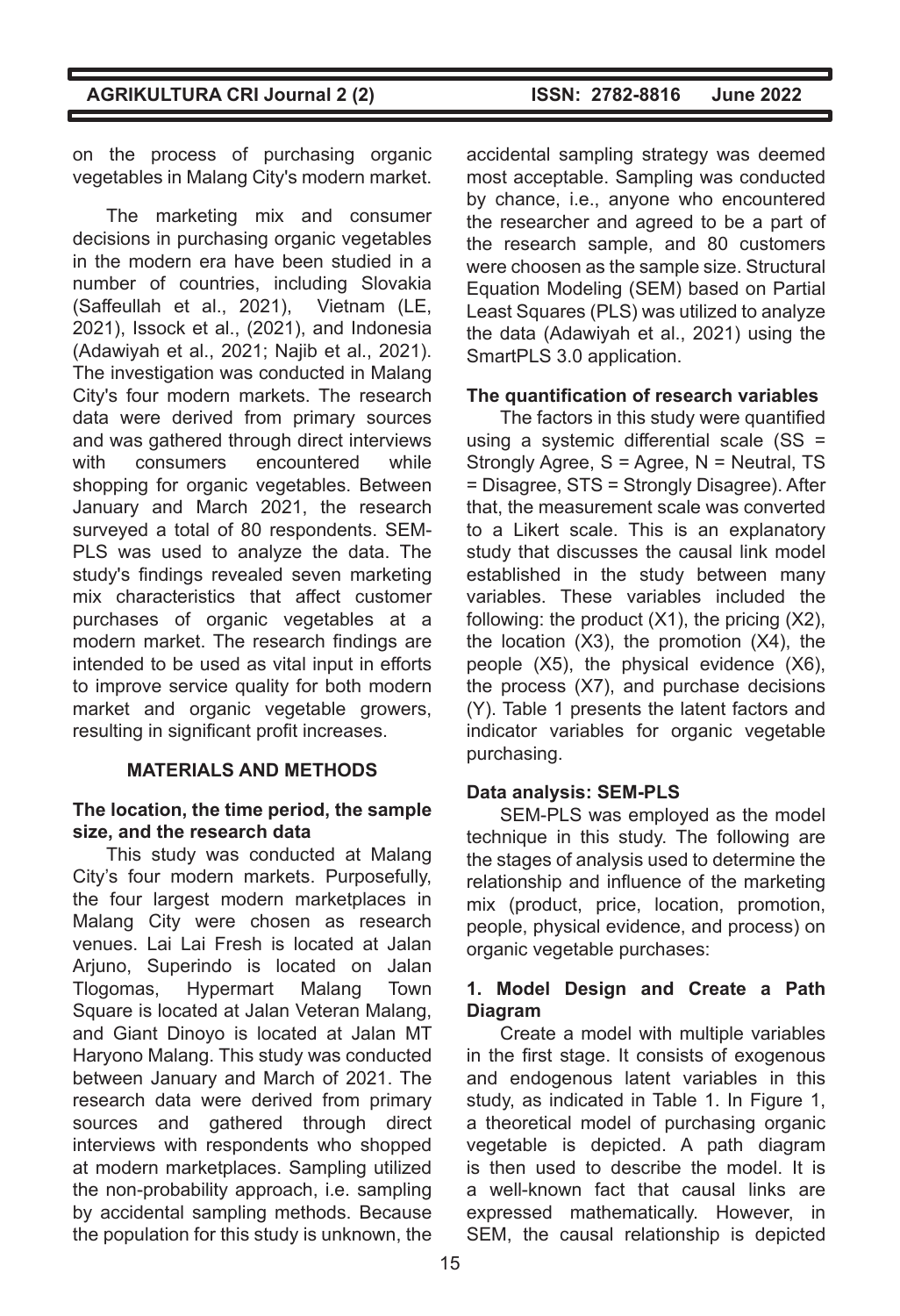**Table 1.** The latent factors and indicator variables for organic vegetable purchasing.

| Laten variable            | <b>Indicator variables</b>                                                                                                                         | Code |
|---------------------------|----------------------------------------------------------------------------------------------------------------------------------------------------|------|
| X1 (Product)              | Organic vegetables supplied in current marketplaces are of a high quality.                                                                         | X1.1 |
|                           | Organic vegetables sold in contemporary markets are of high quality.                                                                               | X1.2 |
|                           | Colorful organic vegetables are readily available in modern marketplaces.                                                                          | X1.3 |
|                           | Organic vegetables supplied in contemporary marketplaces come in a<br>range of sizes that are both appropriate and varied.                         | X1.4 |
|                           | Organic vegetables sold in modern markets are packaged in an attractive<br>manner.                                                                 | X1.5 |
| X2 (Price)                | Organic vegetables available in today's market are clearly priced.                                                                                 | X2.1 |
|                           | Organic vegetables are reasonably priced in modern marketplaces.                                                                                   | X2.2 |
|                           | Organic vegetables available in modern markets are priced competitively<br>with conventional vegetables.                                           | X2.3 |
|                           | Modern market strategically positioned and easily accessible.                                                                                      | X3.1 |
| X3 (Place)                | A modern market features a large and orderly parking lot.                                                                                          | X3.2 |
| <b>X4</b><br>(Promotion)  | Discounts (discounts) have a significant impact on how organic<br>vegetables are purchased.                                                        | X4.1 |
|                           | The popularity of the business has a significant impact on how organic<br>vegetables are purchased.                                                | X4.2 |
| X5 (People)               | Market personnel in the modern day are quick to serve organic vegetable<br>shoppers.                                                               | X5.1 |
|                           | Employees in modern markets dressed impeccably serve consumers.                                                                                    | X5.2 |
|                           | Modern market personnel are courteous and kind while interacting with<br>consumers of organic vegetables.                                          | X5.3 |
| X6 (Physical<br>evidence) | Organic vegetable products are organized in modern markets according<br>to their classification.                                                   | X6.1 |
|                           | A modern market maintains a high standard of cleanliness and comfort.                                                                              | X6.2 |
|                           | Modern markets are well-decorated and well-organized. They provide<br>prompt service to consumers who want certain types of organic<br>vegetables. | X6.3 |
| X7 (Process)              | Fast cashier service process and apply health protocols.                                                                                           | X7.1 |
|                           | Consumers are satisfied buying for organic vegetables at modern<br>markets.                                                                        | X7.2 |
| Y (Purchace<br>decision)  | In modern markets, consumers frequently/used to purchase organic<br>vegetables.                                                                    | Y1   |
|                           | Consumers will encourage others to purchase organic vegetables in<br>today's market.                                                               | Y2   |
|                           | Organic vegetables will be repurchased by consumers in current markets.                                                                            | Y3   |
|                           | Organic vegetables supplied in current marketplaces are of a high quality.                                                                         | Y4   |

graphically using a path diagram. Following that, the programming language will turn the image to a mathematical equation, and the mathematical equation to an estimate. In SEM, the path diagram is used to more clearly and simply illustrate or specify the SEM model than the mathematical equation model. To effectively describe an equation's

path diagram, one must be familiar with SEM variables and their associated notations and symbols. The structural equation model and the measurement model then specify the link between these models. The objective of creating a path diagram is to assist researchers in visualizing the causal relationship they wish to test.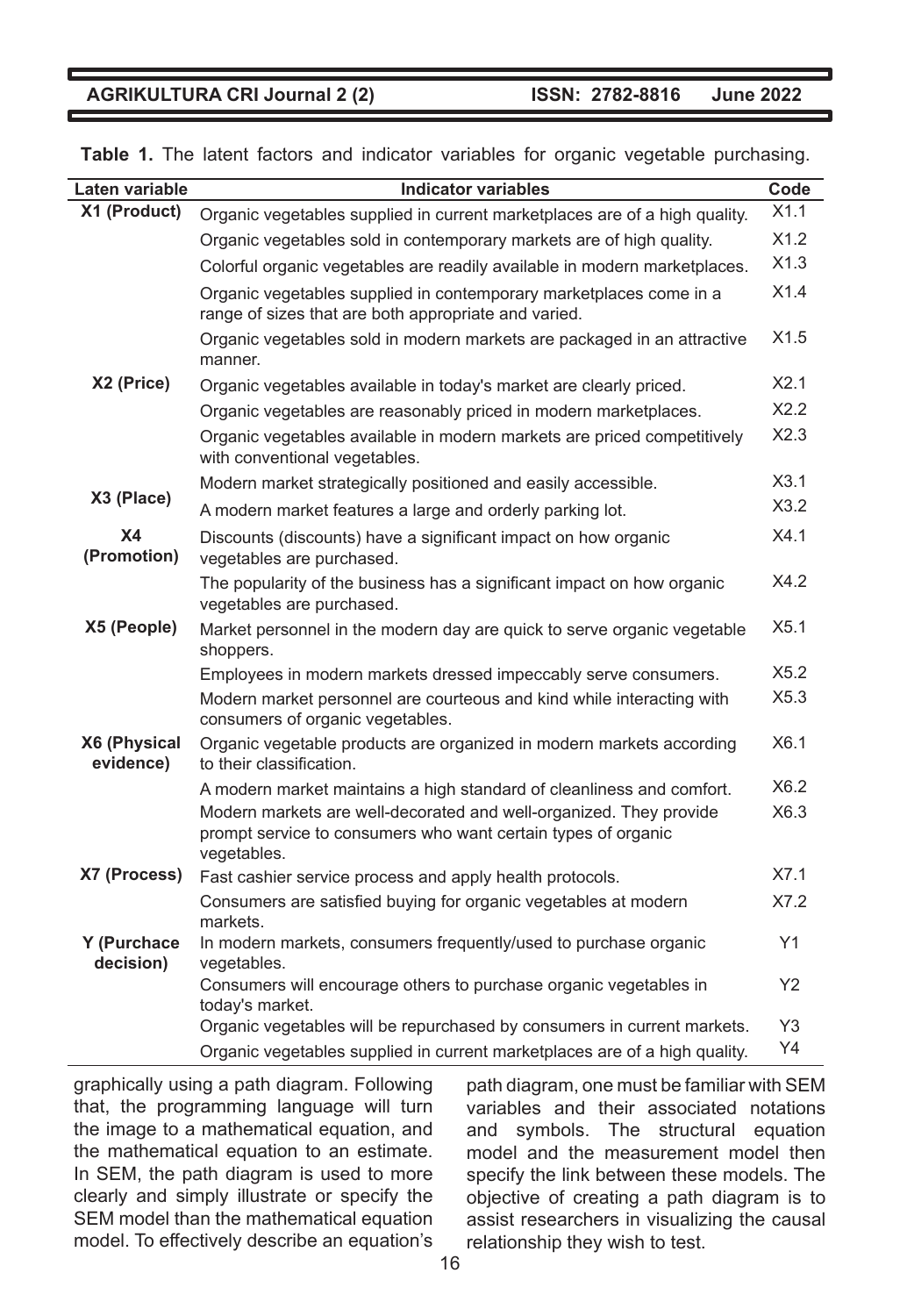|  |  |  |  |  |  | <b>AGRIKULTURA CRI Journal 2 (2)</b> |  |  |  |
|--|--|--|--|--|--|--------------------------------------|--|--|--|
|--|--|--|--|--|--|--------------------------------------|--|--|--|

A blue circle containing X1, X2, X3, X4, X5, X6, X7, and Y represents the hidden variable. The path coefficient value (Y) is a normalized regression coefficient value that represents the magnitude of an endogenous (independent) variable's effect on the variable extraneous (the dependent variable). The value of the route coefficient is represented by a line linking two variables (1, 2, 3, 4, 5, 6, 7). The coefficient of determination (R2) represents the proportion of endogenous variables that may be explained by exogenous variables (Kusuma et al., 2021). In SmartPls, the value of the coefficient of determination is denoted by the number in the blue circle (R2Y). The correlation coefficient (λ) value in SmartPls indicates the size of the association between the latent variable and its constituent indicators. This relationship is represented graphically by a line connecting the latent variable and its indicators (Purwanto, 2021).

## **2. Path Diagrams to Structural Equations Conversion**

Setelah After constructing a theoretical model that is subsequently translated into a path diagram, all constructs with lines and arrows connecting them to endogenous constructs are examined (Hair Jr et al., 2020):

Specification of the measurement model (Measurement Model); the researcher specifies which variables measure which construct and creates a set of matrices illustrating the hypothesized association between constructs or variables in the measurement model's equation (Rehman Khan & Yu, 2021). The following equation represents the measurement model for one of the structures in Figure 2:

 $X1 = \lambda 1$ .  $X1$ .  $1 + \lambda 2$ .  $X1$ .  $2 + \lambda 3$ .  $X1$ .  $3 + \lambda 4$ . X1.4+ λ5. X1.5….  $X2 = \lambda 6$ .  $X2.1 + \lambda 7$ .  $X2.2 + \lambda 8$ .  $X2.3...$  $X3 = \lambda 9 X3.1 + \lambda 10 X3.2...$ 

- $X4 = \lambda 11$ .  $X4.1 + \lambda 12$ .  $X4.2$  $X5 = \lambda 13. X5.1 + \lambda 14. X5.2 + \lambda 15. X5.3....$  $X6 = \lambda 16. X6.1 + \lambda 17. X6.2 + \lambda 18. X6.3...$  $X7 = \lambda 19. X7.1 + \lambda 20. X7.2...$  $Y = \lambda 21. Y1 + \lambda 22. Y2 + \lambda 23. Y3 + \lambda 24. Y4....$ 
	- Elements of Structural Equations. Structural equations are used to express relationships of causality between constructs. Structural equations are constructed using the following principles. In the illustration of Figure 2.  $Y = 1$  is the structural equation, X1 plus 2, X2 plus 3, X3 plus 4, X4 plus 5, X5 plus 6, X6 plus 7, and X7 plus 3, Where Y is the Purchase, X1 is the Product, X2 is the Price, X3 is the Place/Location (Place), X4 is the Promotion, X5 is the People, X6 is the Physical Evidence, and X7 is the Process.

## **3. Evaluation of the outer model's outcomes entails the following:**

- Convergent Validity is determined by the correlation between the item/component score and the construct score, as indicated by the standardized loading factor, which quantifies the amount of the correlation between each measurement item (indicator) and its construct. Individual reflexive measures are deemed to be high if they have a correlation of greater than 0.7 with the concept being measured, however Chin, as reported by (Amora, 2021) considers an outer loading value of between 0.5 and 0.6 to be sufficient.
- Discriminant Validity is a concept that refers to a measurement model with reflexive indications that is evaluated by cross loading measurements with constructs. If the correlation between the construct and the measurement item is stronger than the correlation between the other constructs, then the construct's block size is superior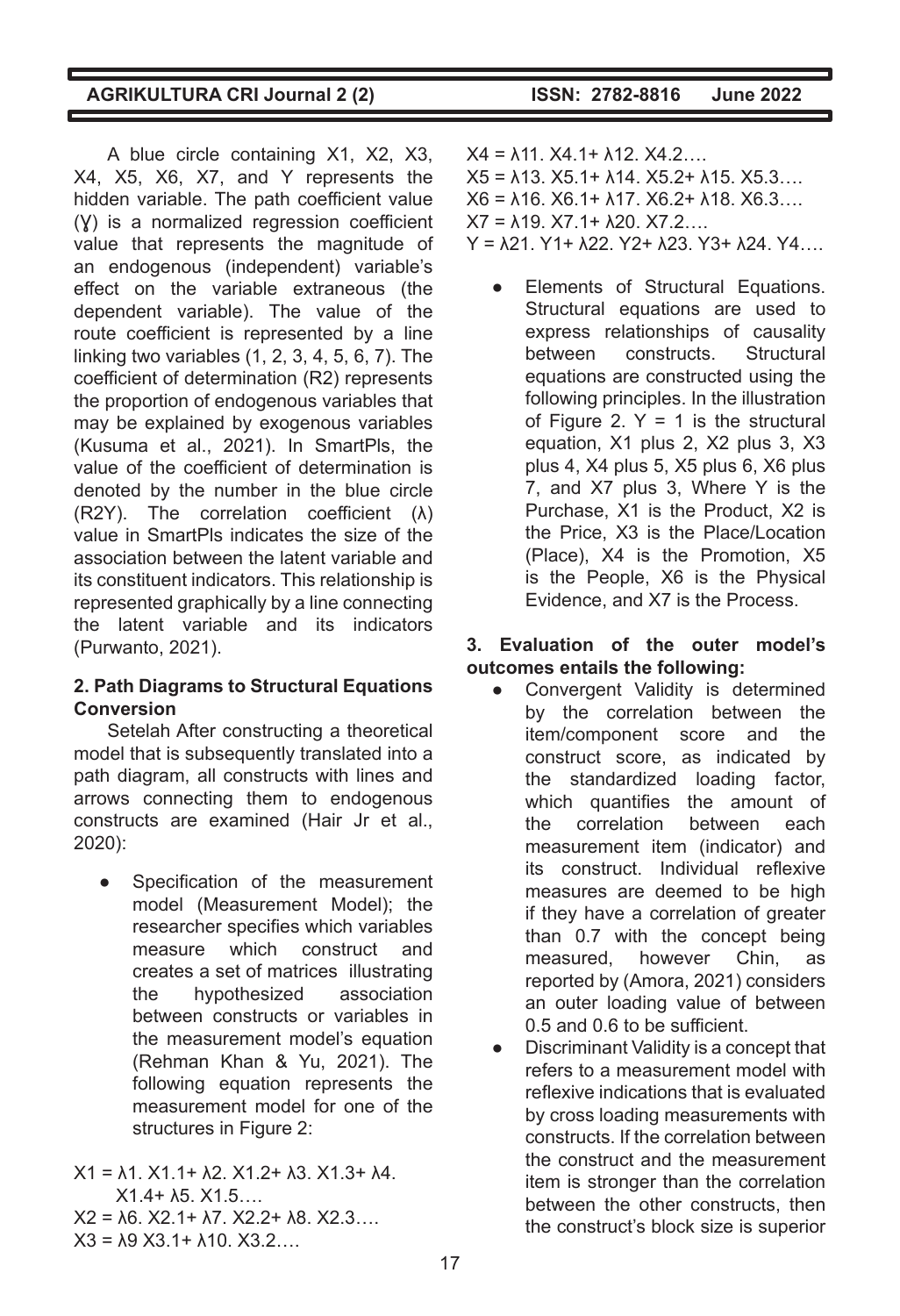to the other blocks. Meanwhile, another technique for determining discriminant validity is to compare the value of the squareroot of the Average Variance Extracted (AVE) (Al-Skaf et al., 2021).

- Composite Reliability is a metric used to quantify a construct that is visible in the view of latent variable coefficients. There are two methods for evaluating composite reliability: internal consistency and Cronbach's alpha. If the result obtained is more than 0.70, the construct has a high degree of reliability (Ebrahimi et al., 2021; Mardianto, 2021; Maulina, 2019).
- Cronbach's Alpha is a reliability test used to validate composite reliability results. A variable is considered dependable if its Cronbach's alpha value is greater than 0.7. The test described above is a reflecting indication test on the exterior model. Numerous tests were conducted on formative indicators (Daham & Abdelkader, 2021; Russo & Stol, 2021).

#### **4. Evaluation of the inner model's results, which include the following:**

- The Path Coefficient Test is used to determine the magnitude of the independent variable's effect or influence on the dependent variable. While the coefficient determination (R-Square) is used to quantify the influence of other variables on endogenous variables. Chin stated that R2 values of 0.67 or greater for endogenous latent variables in the structural model suggested that the influence of variable was classified as good. Meanwhile, if the result is between 0.33 and 0.676, it falls into the medium group; if the result is between 0.19 and 0.33, it falls into the weak category.
- Model Goodness Test. The

Q-Square value is used to determine the model's fit. In regression analysis, the Q-Square value has the same meaning as the coefficient determination (R-Square). The correlation coefficient indicates the degree of similarity between the independent and dependent variables and ranges from 0 to 1. If (R) is close to 1, it is said to have a close relationship; conversely, if (R) is far from 1, it is said to have a distant relationship. The coefficient of determination has a value between 0 and 1. A number close to one indicates that the independent variables contain practically all of the information necessary to predict the fluctuation of the dependent variable (Kusuma et al., 2018).

● Hypothesis testing. The t-statistics and probability values indicate whether the hypothesis was tested. To test the hypothesis using statistical statistics, the t-statistic value employed in this study is 1.990 for alpha 5%. The following hypotheses were tested: Ho: The marketing mix (product, price, location, promotion, people, physical evidence, and process) has no discernible effect on consumer decisions (Y).

H1: The marketing mix (product, price, location, promotion, people, physical evidence, and process) has a large impact on consumer behavior (Y).

The following criteria are used to accept or reject the hypothesis: H1 is accepted when the t-statistic is greater than 1.990. or a probability p value of less than 0.05.

# **RESULTS AND DISCUSSION**

## **Outer Model of Organic Vegetable Purchase in Modern Market**

After evaluating the measurement model for 24 indicator items, it was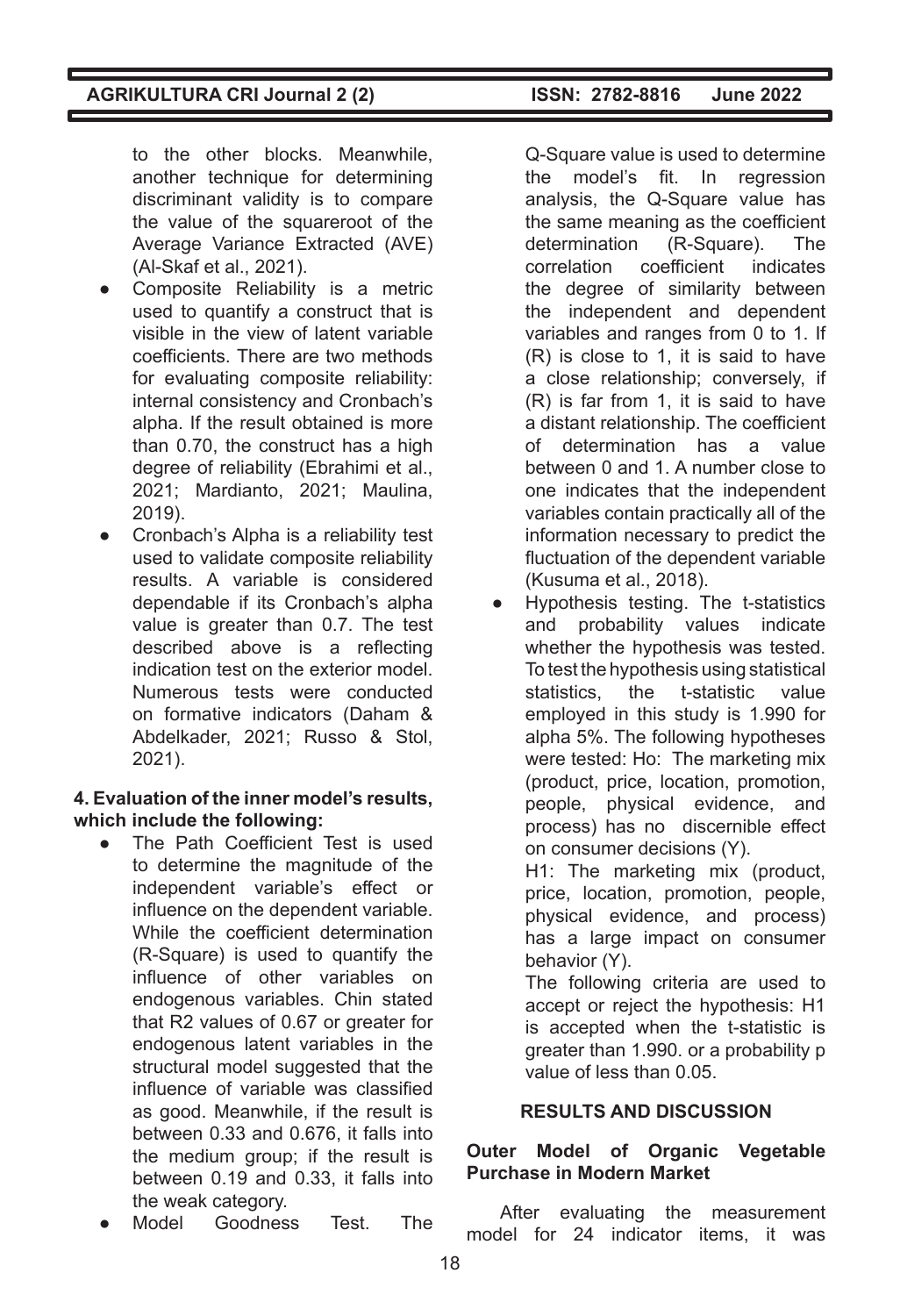

**Fig. 1.** The Path Diagram is a theoretical model for the purchase of organic vegetables.

determined that 23 items had a loading factor more than 0.5 and could therefore be deemed legitimate. Because indicator X1.1 does not match the test conditions, it must be discarded or removed from the model. Because item X1.1 has a loading factor less than 0.5, a new diagram is constructed, as illustrated in Figure 1.

#### **Convert Path Diagram to Equation**

- a. Outer Model equation (Measurement Model):
	- $\bullet$  X1 = 0.690X1.2 + 0.829X1.3 + 0.640X1.4 + 0.756X1.5.
	- $\bullet$   $X2 = 0.871X2.1 + 0.787X2.2 + 0.507X2.3$ .
	- $X3 = 0.852X3.1 + 0.858X3.2$ .
	- $\bullet$  X4 = 0.775X4.1 + 0,875X4.2
	- $X5 = 0.870X5.1 + 0.849X5.2 + 0.732X5.3$
	- $X6 = 0.790X6.1 + 0.824X6.2 + 0.818X6.3.$
	- $X7 = 0.858X7.1 + 0.804X7.2$ .
	- $Y = 0.709Y1 + 0.799Y2 + 0.859Y3 +$ 0.605Y4.
- b. Inner Model equation (Structural model):

The following equation represents the structural model of purchasing organic vegetables at a modern market in Malang:

Y= 0.172product – 0.106price + 0.067 place +0.242promotion + 0.436people + 0.031physical evidence+ 0.270 process

#### **Evaluation of the Outer and Inner Models of Organic Vegetable Purchase**

The exogenous variables in this study are the product (four indicators), the price (three indicators), the location (two indices), the promotion (two indicators), the people (three indicators), the physical evidence (three indicators), and the process (2 indicators). The buying decision is the endogenous variable (4 indicators). All indicators are legitimate since they have convergent and discriminant validity greater than 0.5. All variables are trustworthy, as measured by a composite reliability score greater than 0.7 (Rehman Khan & Yu, 2021). The highest route coefficient is determined by the influence of people (X5) on purchase decisions (Y), whilst the R-Square value is used to determine the model's feasibility in this study. The coefficient of determination is 0.729, indicating that this research model has a good or strong goodness of fit.

#### **The Marketing Mix's Effect on Organic Vegetable Purchases**

The structural equation model (SEM) analysis of purchase decisions using SmartPLS revealed that product variables  $(t = 2.645, p \ 0.05)$ , promotion  $(t = 2.960,$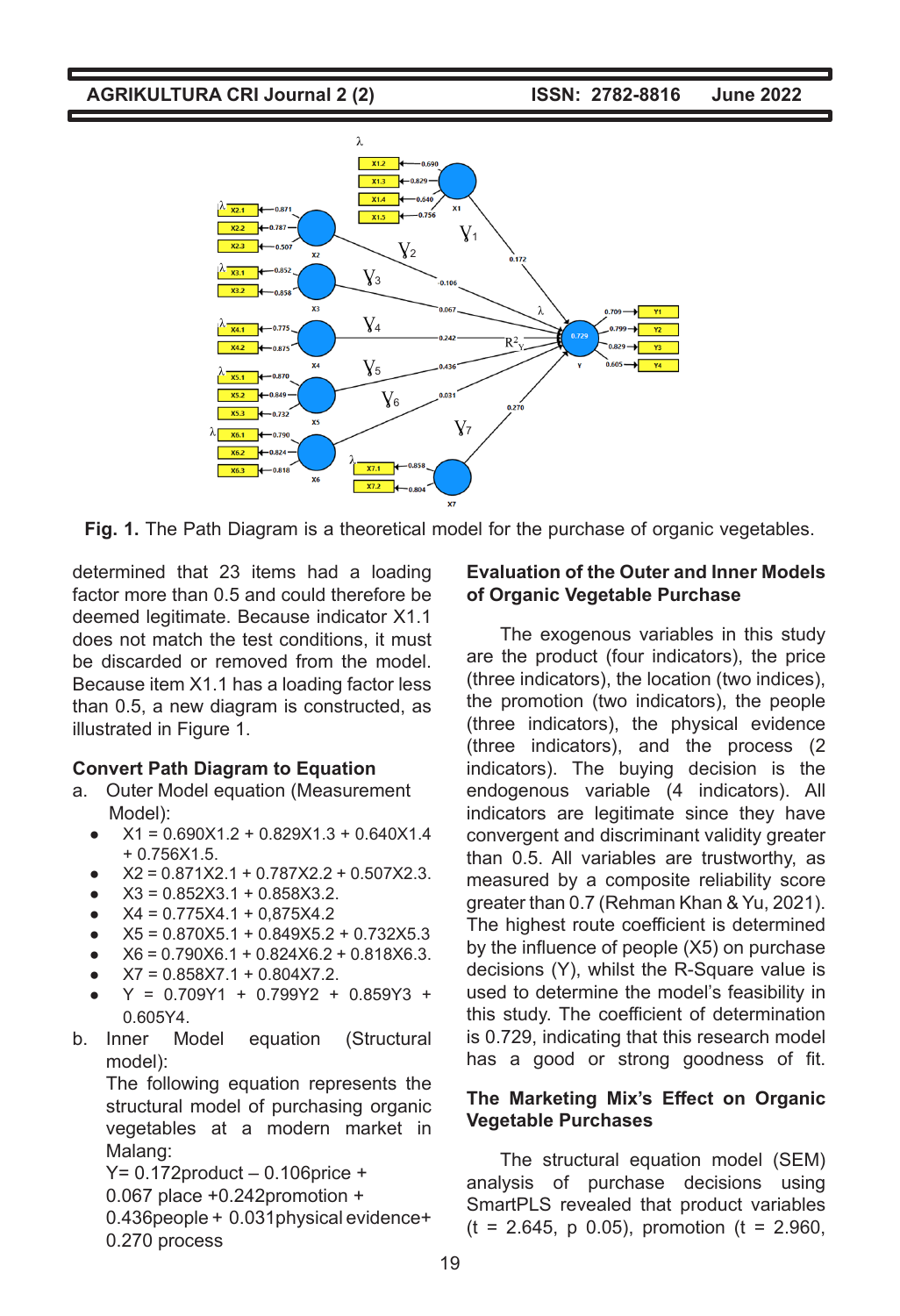

**Fig. 2.** Outer Model.

p 0.05), people (t = 4.052, p 0.05), and process ( $t = 3.087$ ,  $p = 0.05$ ) all have a positive and significant effect on purchasing decisions. While price has a negative and insignificant effect on purchase decisions  $(t = 1.360, p > 0.05)$ , location  $(t = 0.749, p)$  $> 0.05$ ) and physical evidence ( $t = 0.265$ ,  $p > 0.05$ ) have a positive and substantial effect on purchasing decisions. To obtain a description of the model used in this study, the following SEM outputs from the data processing findings in Figure 3.

The outcomes of this study reveal that product, promotion, people, and process variables all have significant and beneficial effects on the purchase of organic vegetables in Malang's modern markets. This is also demonstrated by the majority of respondents who agree that organic vegetable accessible in the modern market are fresh, of good quality, varied in color and size, and packaged attractively. Melovic et al. (2020) established that the product is a factor that customers value and that it serves as a basis for decision-making. Similarly, Mansur et al. (2020) asserted that product variables have a favorable and significant effect on purchase decisions.

Promotion has a significant impact

on the procurement of organic vegetables at Malang's modern market. This is also consistent with Kotler's (2009) thesis that promotion methods can be utilized to help consumers recognize products and influence their purchasing decisions. This considerable promotion is consistent with Issock et al. (2021) and Hair et al. (2020) research findings indicating the promotion variable has a favorable and significant impact on purchasing decisions. Generally, modern markets offer lower rates on individual product items. This is perceived to pique customer curiosity and may persuade people to purchase organic vegetables in today's market. Additionally, store popularity is the most significant indication of the promotion variable. This implies that shoppers feel secure and rely on the store's reliability while shopping for organic vegetables in today's market.

Additionally, the people have a high significant influence on the buying of organic vegetables at current Malang landmarks. According to field observations, modern market staff always wear neat uniforms, are quick to serve, and provide services in a friendly and polite manner. This is seen by the frequency with which respondents' responses tend to rate agree. This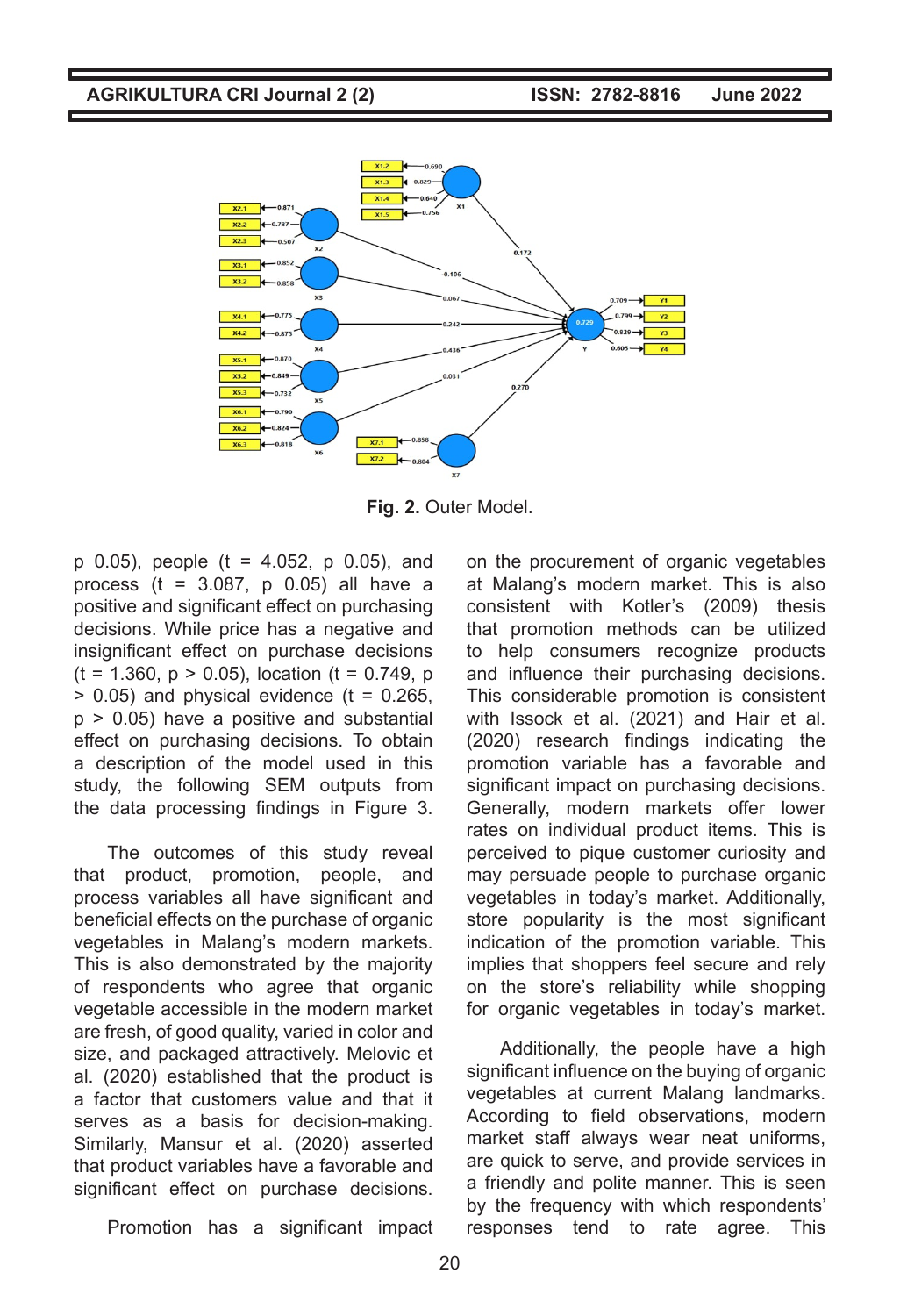

**Fig. 3.** Inner Model.

|  |  | Table 2. Output Bootstrapping results. |  |
|--|--|----------------------------------------|--|
|--|--|----------------------------------------|--|

|                    | Original<br><b>Sample</b><br>(O) | <b>Sample</b><br><b>Mean</b><br>(M) | <b>Standard</b><br><b>Deviation</b><br>(STDEV) | <b>T Statistics</b><br>( O/STDEV ) | $\mathbf{t}_{_{\rm table}}$ | Р<br>values | <b>Decision</b>         |
|--------------------|----------------------------------|-------------------------------------|------------------------------------------------|------------------------------------|-----------------------------|-------------|-------------------------|
| $X1 - > Y$         | 0.172                            | 0.165                               | 0.065                                          | 2.645                              | 1.990                       | $0.008*$    | $H1$ accepted           |
| $X2 - Y$           | 0.106                            | $-0.082$                            | 0.078                                          | 1.360                              | 1.990                       | 0.174       | $H_1$ denied            |
| $X3 - Y$           | 0.067                            | 0.074                               | 0.089                                          | 0.749                              | 1.990                       | 0.454       | $H_1$ denied            |
| $X4 \rightarrow Y$ | 0.242                            | 0.231                               | 0.082                                          | 2.960                              | 1.990                       | $0.003*$    | H <sub>1</sub> accepted |
| $X5 - Y$           | 0.436                            | 0.433                               | 0.108                                          | 4.052                              | 1.990                       | $0.000*$    | H <sub>1</sub> accepted |
| $X6 - Y$           | 0.031                            | 0.034                               | 0.118                                          | 0.265                              | 1.990                       | 0.791       | $H_1$ denied            |
| $X7 \rightarrow Y$ | 0.270                            | 0.263                               | 0.087                                          | 3.087                              | 1.990                       | $0.002*$    | H <sub>1</sub> accepted |

Source: Author's computations, 2021

\*=high significant (alpha 0.01)

favorable impression will have an effect on how one perceives. In the current economy, consumers will ultimately make purchase decisions about organic vegetables. As defined by Hurriyati (2005), people are players who influence how services are presented to consumers or buyers. This study confirms the findings of Issack et al. (2021), who found that the people variable has a favorable and significant effect on purchasing decisions. This study confirms the findings of Hair et al. (2020), who found that the people variable had a favorable and substantial effect on purchasing decisions.

The process has a high significant favorable impact on the buying of organic vegetables at Malang's modern market. When purchasing a consumer goods, the consumer considers not only the price but also the time aspect. Consumers comments indicated that many agree that the service is quick, and the payment process is fast and follows proper health protocols. Melovic et al. (2020) asserted that whether the procedure is visible to consumers or occurs behind the consumer's back, it undoubtedly has an effect on his perception of a product or service given.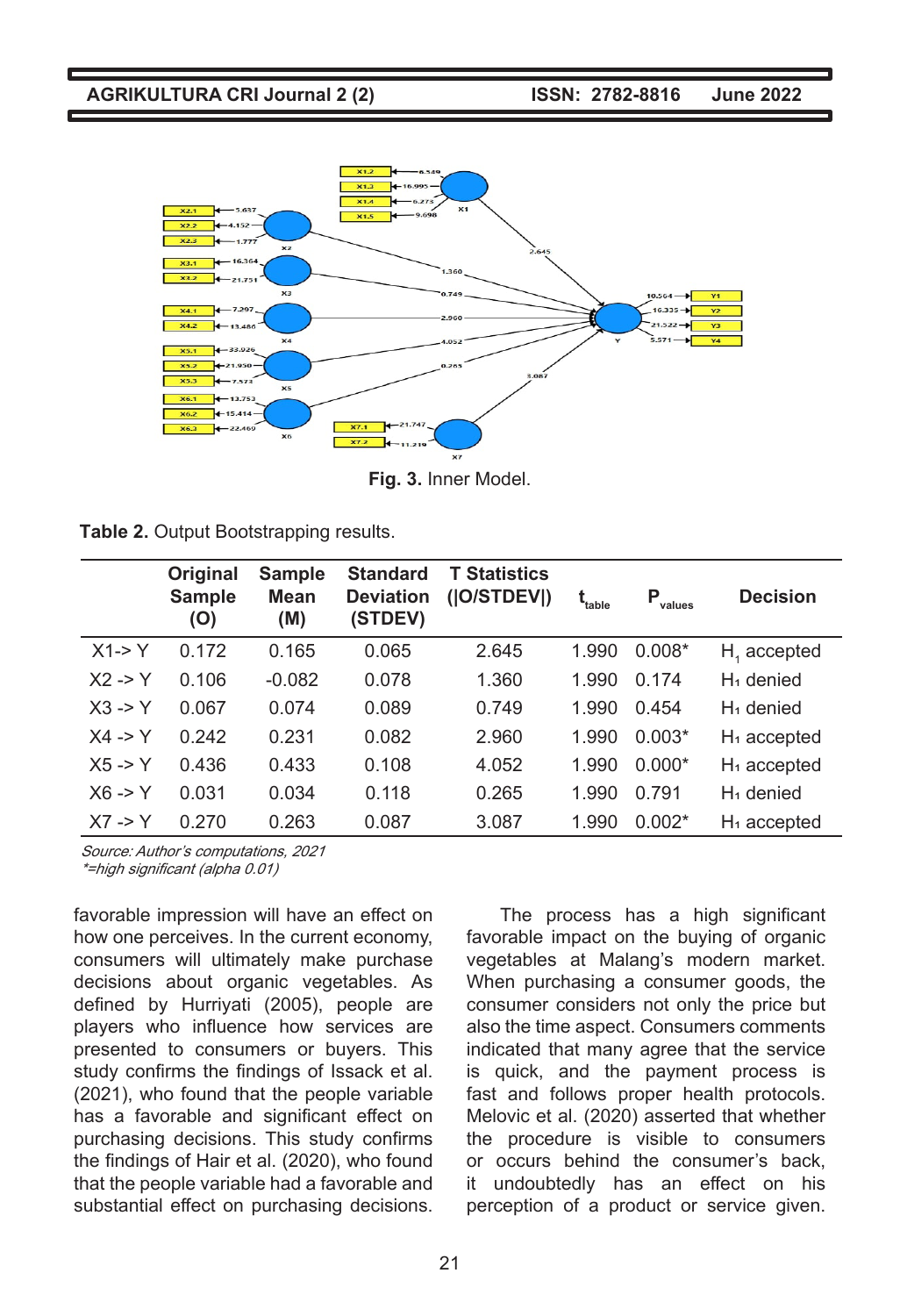This study discovered that the variables of price, location, and physical evidence have no effect on the purchase of organic vegetable at Malang's modern market. Organic vegetable products are regarded luxury items due to their higher price tag than conventional vegetables. According to the respondents' characteristics, the majority of consumers who purchase at modern marketplaces earn an average of Rp. 2,000,000-3,000,000/month. Consumer income is regarded as being in the middle to upper range, implying that consumers will continue to purchase organic vegetables regardless of the price. The high proportion of respondents aged 35–40 years demonstrates that purchasers of organic vegetables in Malang City's modern market are of productive age; young managers are dynamic, and so lack the time to buy at traditional markets. In other words, the cost of organic vegetables is insignificant in comparison to the value of health. This study corroborates the findings of Adawiyah et al. (2021), who concluded that price had a negative and insignificant effect on purchase decisions. In terms of location, based on actual field conditions, the parking lot is still insufficient because the majority of current market consumers buy in their own private cars, forcing vehicles to park in inappropriate locations such as on roads. This will generate traffic congestion and make it more difficult for consumers to shop for organic vegetables in modern markets. Physical evidence indicates that the placement of vegetables and decorations or patterns are still less than optimal in convincing people to purchase organic vegetables in the modern market. Additionally, respondents believe they have not included organic veggies because they are typically mixed up with hydroponic or other vegetables. This study corroborates with Le's (2021) findings that place and physical evidence have a positive and insignificant effect on the purchasing of organic vegetables.

#### **CONCLUSION**

Seven marketing mix variables were examined in relation to the purchasing of organic vegetables at four modern marketplaces in Malang City, East Java, Indonesia. The research data were derived from primary sources and gathered through direct cnversations with consumers shopping for organic vegetables. The sample was determined by accidently sampling up to 80 consumers. SEM-PLS is used to purchase organic vegetables. The findings indicated that four marketing mix variables, namely product, promotion, people, and process, had a highly significant and positive effect on the purchase of organic vegetables, whereas price, location, and physical evidence had no effect on the purchase of organic vegetables in Malang City's modern market.

Suggestions include the following: contemporary markets should enhance their pricing techniques to enable people with lower middle incomes to purchase organic vegetables. Second, the current market is projected to place a higher premium on the location variable, as it is discovered that consumers park their automobiles in an untidy manner, obstructing inter-consumer movement. This can be remedied by expanding the parking area's capacity. Thirdly, modern marketplaces should improve and pay more attention to physical evidence variables, as many consumers continue to be confused about the sorts of organic vegetables that are still mixed in with other vegetables. This can be avoided by designating distinct locations and instructions for different sorts of organic vegetables, making them easier to recognize and locate.

#### **REFERENCES**

Adawiyah, R., Najib, M., & Ali, M. M. 2021. Information effect on organic vegetable purchase interest through consumer preferences and awareness. The Journal of Asian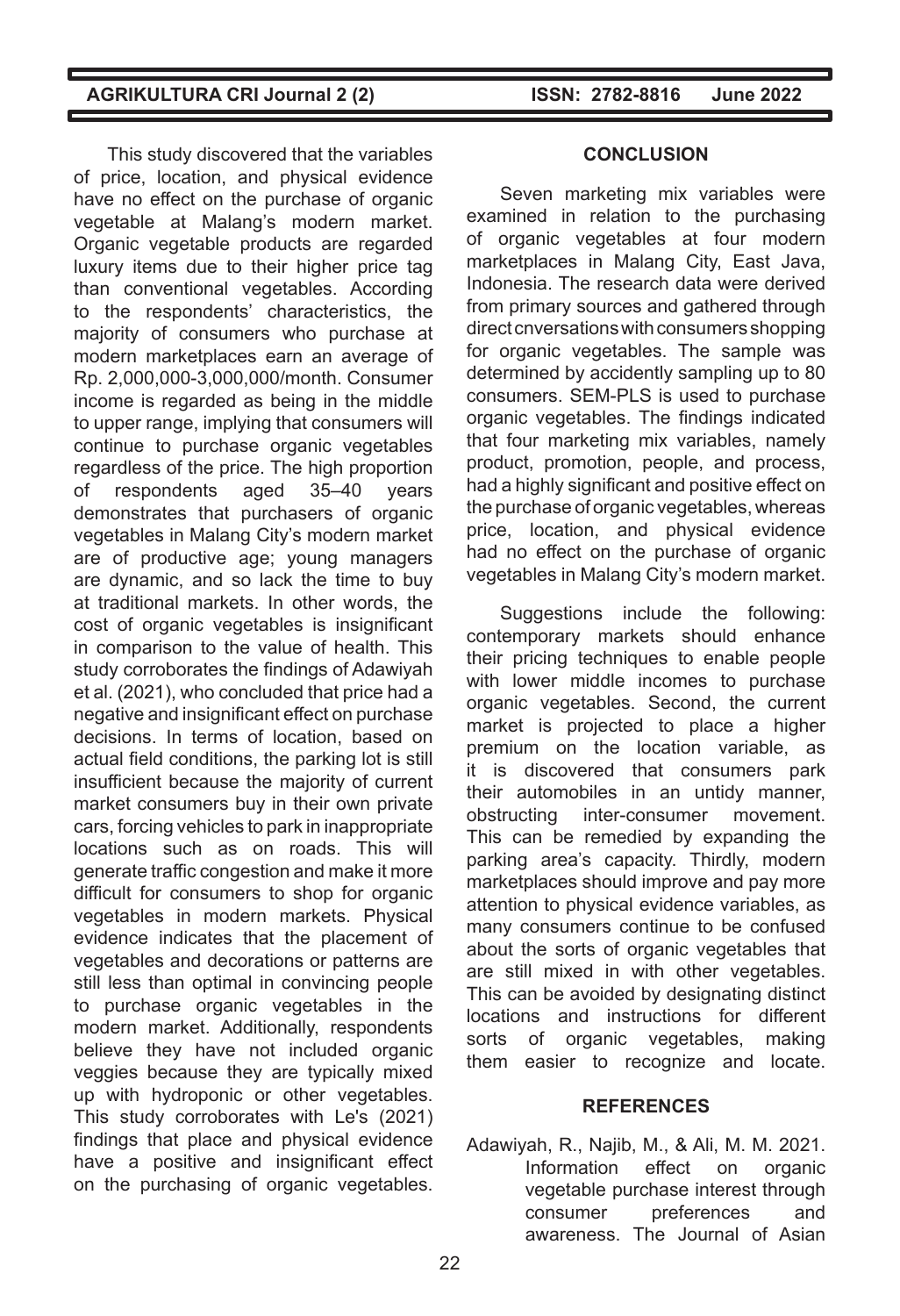Finance, Economics, and Business, 8(2), 1055–1062. Retrieved from: https://doi.org/10.13106/jafeb.2021. vol8.no2.105.

- Al-Skaf, S., Youssef, E., Habes, M., Alhumaid, K., & Salloum, S. A. 2021. The acceptance of social media sites: An empirical study using PLS-SEM and ML approaches. Advanced Machine Learning Technologies and Applications: Proceedings of AMLTA, 548–558. DOI:10.1007/978- 3-030-69717-4\_52.
- Aman, F. and Masood, S. 2020. How Nutrion can help to fight againts COVID-19 Pandemic. Pakistan Journal of Medical Sciences. 36, (COVID19-S4):S121-S12. Retrieved from: https://doi.org/10.12669/pjms. 36.COVID19-S4.2776.
- Amora, J. T. 2021. Convergent validity assessment in PLS-SEM: A loadings-driven approach. Data Analysis Perspectives Journal, 2(3), 1-6. Retrieved from: https://script warp.com/dapj/2021\_DAPJ\_2\_3/ Amora\_2021\_DAPJ\_2\_3\_ ConvergentValidity.pdf.
- Amrullah, S. 2020. Analisis Usaha Hatchery Ikan Kerapu cantang (Epinephelus fuscogutattus x Epinephelus lanceolatus) Skala Rumah Tangga HSRT) di Desa Pasir Putih Kecamatan Bungatan Kabupaten Situbondo Universitas Muhammadiyah Malang. Retrieved from:http://eprints.umm.ac.id/id/ eprint/58330.
- Central Bureau of Statistic 2020. Perilaku Masyarakat Di Masa Pendemi Covid-19. Retrieved December 12, 2020. from: https://www.bps.go. id/publication/2020/09/2/f376dc33 cfcdeec4a514f09c/perilaku-

masyarakat-di-masa-pandemi-covid -19.html.

- Daham, S. R., & Abdelkader, B. 2021 Analyzing the impact of Organizational change in promoting Process Innovation using PLS-SEM -Case study: Algerian Telecom Laghouat. Journal of Excellence for Economics and Management Research. 05 (1), 351-361. Retrieved from: https://www.asjp. ceristdz/en/downArticle/440/5/1/153 161.
- Ebrahimi, A., Poursharifi, H., Dolatshahi, B., Rezaee, O., Hassanabadi, H. R., & Naeem, F. 2021. The Cognitive Model of Negative Symptoms in Schizophrenia: A Hierarchical Component Model With PLS-SEM. Frontiers in Psychiatry, 12.Retrieved from: https://doi.org/10.3389fpsyt.20 21.707291.
- Hair Jr, J. F., Howard, M. C., & Nitzl, C. 2020. Assessing measurement model quality in PLS-SEM using confirmatory composite analysis. Journal of Business Research, 109, 101–110. DOI: 10.1016/j.jbusres.20 19.11.069.
- Iriyani, D. and Nugrahani, P. 2017. Komparasi Nilai Gizi Sayuran Organik dan Non Organik Pada Budidaya Pertanian Perkotaan di Surabaya. Jurnal Matematika Sains dan Teknologi 18 (1), 36-43. Retrieved from: https://doi.org/10.33 830/jmst.v18i1.173.2017.
- Issock, P. B. I., Mpinganjira, M., & Roberts-Lombard, M. 2021. Investigating the relevance of the traditional marketing mix across different stages of change: Empirical evidence from household recycling. Journal of Social Marketing. 11 (4), 489-506. Retrieved from: https://doi. org/10.1108/JSOCM-11-2020-0221.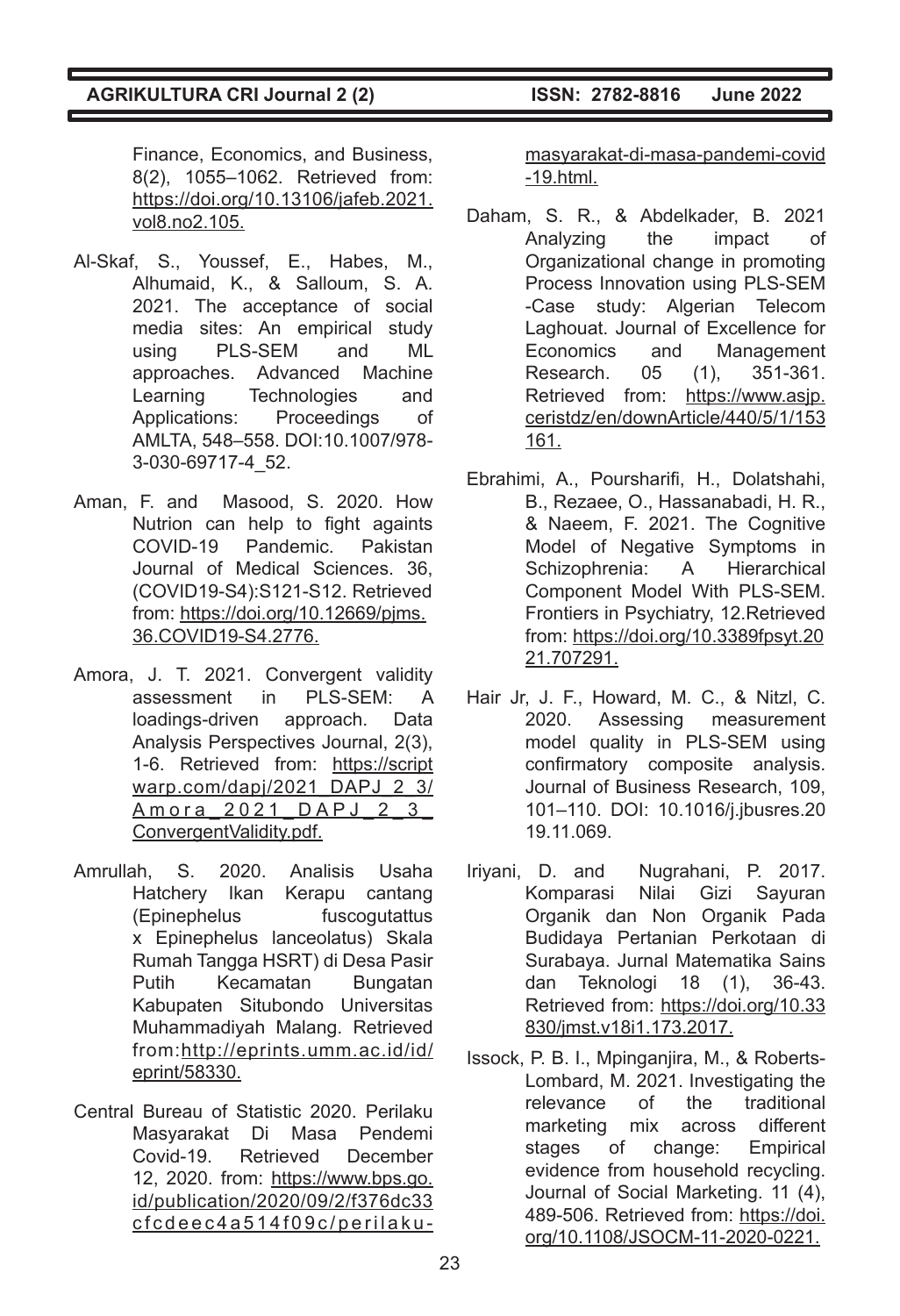- Kusuma, W., Setiawan, R. N. S., Verma, K., & Utomo, C. F. 2021. Structural Equation Modeling-Partial Least Square for Poverty Modeling in Papua Province. Jurnal Varian, 4(2), 79–90. Retrieved from: https://doi. org/10.30812/varian.v4i2.852.
- Le, Q. H. 2021. Factors Affecting Consumer Purchasing Behavior: A Green Marketing Perspective in Vietnam. The Journal of Asian Finance, Economics and Business, 8(5), 433–444. Retrieved from: https://doi.org/10.13106/jafeb.2021. vol8.no5.0433.
- Maitra, S., & Gitari, H. I. 2020. Scope for adoption of intercropping system in organic agriculture. Indian Journal of Natural Sciences, 11(63), 28624 –28631. Retrieved from: https:// www.researchgate.net/profile/Sagar -Maitra/publication/347444438\_ Scope for Adoption of Inter cropping\_System\_in\_Organic\_ Agriculture/links/5fdc6caf299bf1408 81d0467/Scope-for-Adoption-of-Intercropping-System-in-Organic-Agriculture.pdf.
- Mansur, A., Khoiriyah, N. and Syakir, F. 2020. Bauran Pemasaran dan Faktor-Faktor yang Mempengaruhi Pembelian Buah dan Sayur Di Supermarket Kec. Lowokwaru Kota Malang. Jurnal SEAGRI 7 (4), 1-15. Retrieved from: https://riset.unisma. ac.id/index.php/SEAGRI/article/view /8223.
- Mason-D'Croz, D., Bogard, J. R., Sulser, T. B., Cenacchi, N., Dunston, S., Herrero, M., and Wiebe, K. 2019. Gaps between fruit and vegetable production, demand, and recommended consumption at global and national levels: An integrated modelling study. The Lancet Planetary Health, 3(7), e318

–e329. Retrieved from: https://www. thelancet.com/pdfs/journals/lanplh/ PIIS2542-5196(19)30095-6.pdf.

- Melovic, B., Cirovic, D., Dudic, B., Vulic, T. B., and Gregus, M. 2020. The Analysis of Marketing Factors influencing Consumers' Preferences and Acceptance of Organic Food Products-Recommendations for the Optimization of the offer in a Developing Market. Foods, 9(3), 259. Retrieved from: https://www. mdpi.com/2304-8158/9/3/259.
- Ministry of Health 2020. Panduan Gizi Seimbang Pada Masa Pandemi COVID-19. Retrieved December 18, 2020, from https://kesmas.kemkes. go.id/konten/105/0/061312-panduan -gizi-seimbang-pada-masa-pandemi -covid19.
- Purwanto, A. 2021. Partial Least Squares Structural Equation Modeling (PLS-SEM) Analysis for Social and Management Research: A Literature Review. Journal of Industrial Engineering & Management Research, 2(4), 114–123. Retrieved from: https://jiemar.org/index.php/jie mar/article/view/168.
- Rehman Khan, S. A., & Yu, Z. 2021. Assessing the eco-environmental performance: An PLS-SEM approach with practice-based view. International Journal of Logistics Research and Applications, 24 (3), 303–321. Retrieved from: https:// doi.org/10.1080/13675567.2020.17 54773.
- Rist, S., Almroth, B. C., Hartmann, N. B., & Karlsson, T. M. 2018. A critical perspective on early communications concerning human health aspects of microplastics. Science of the Total Environment, 626, 720–726. DOI: 10.1016/j.scitot env.2018.01.092.